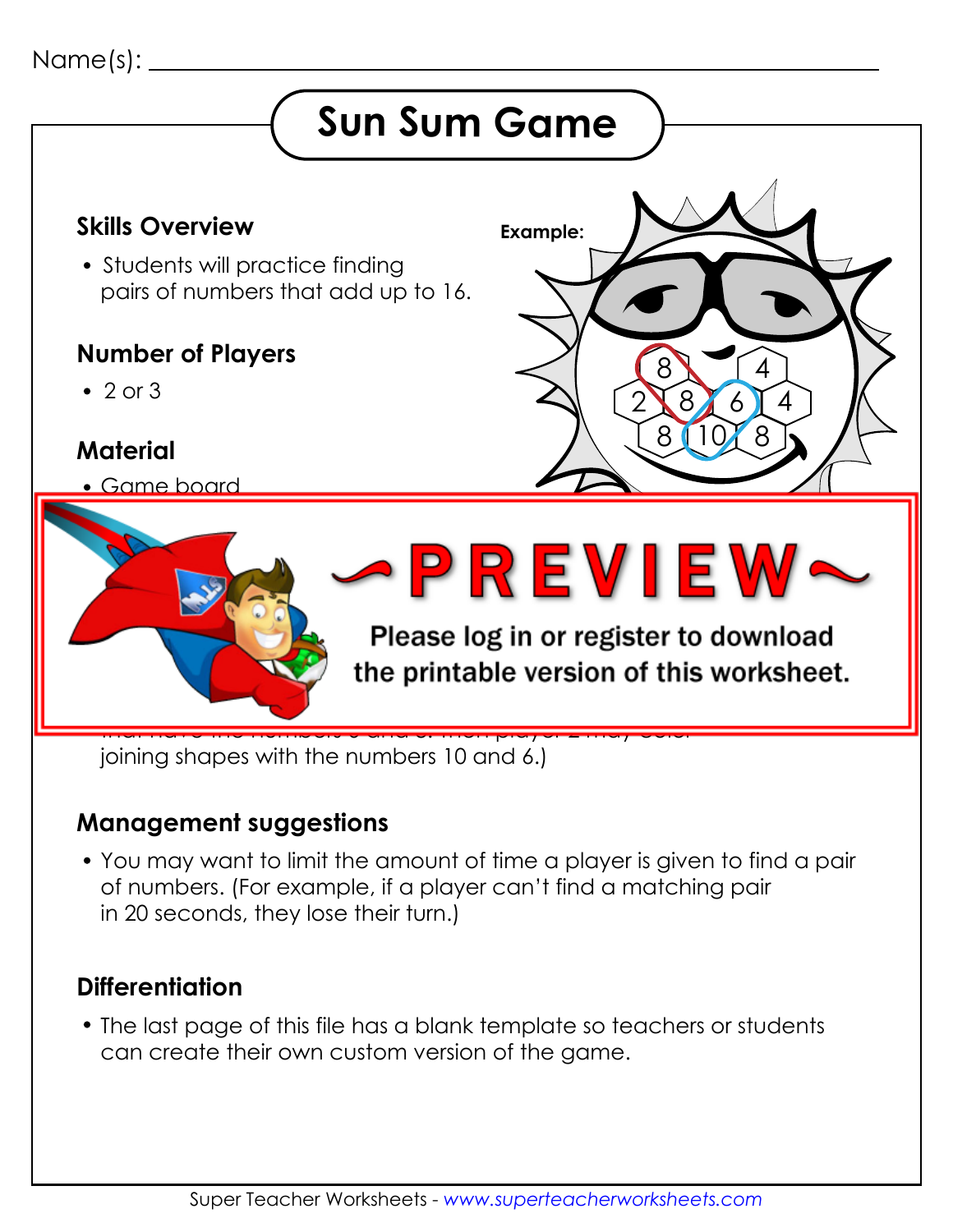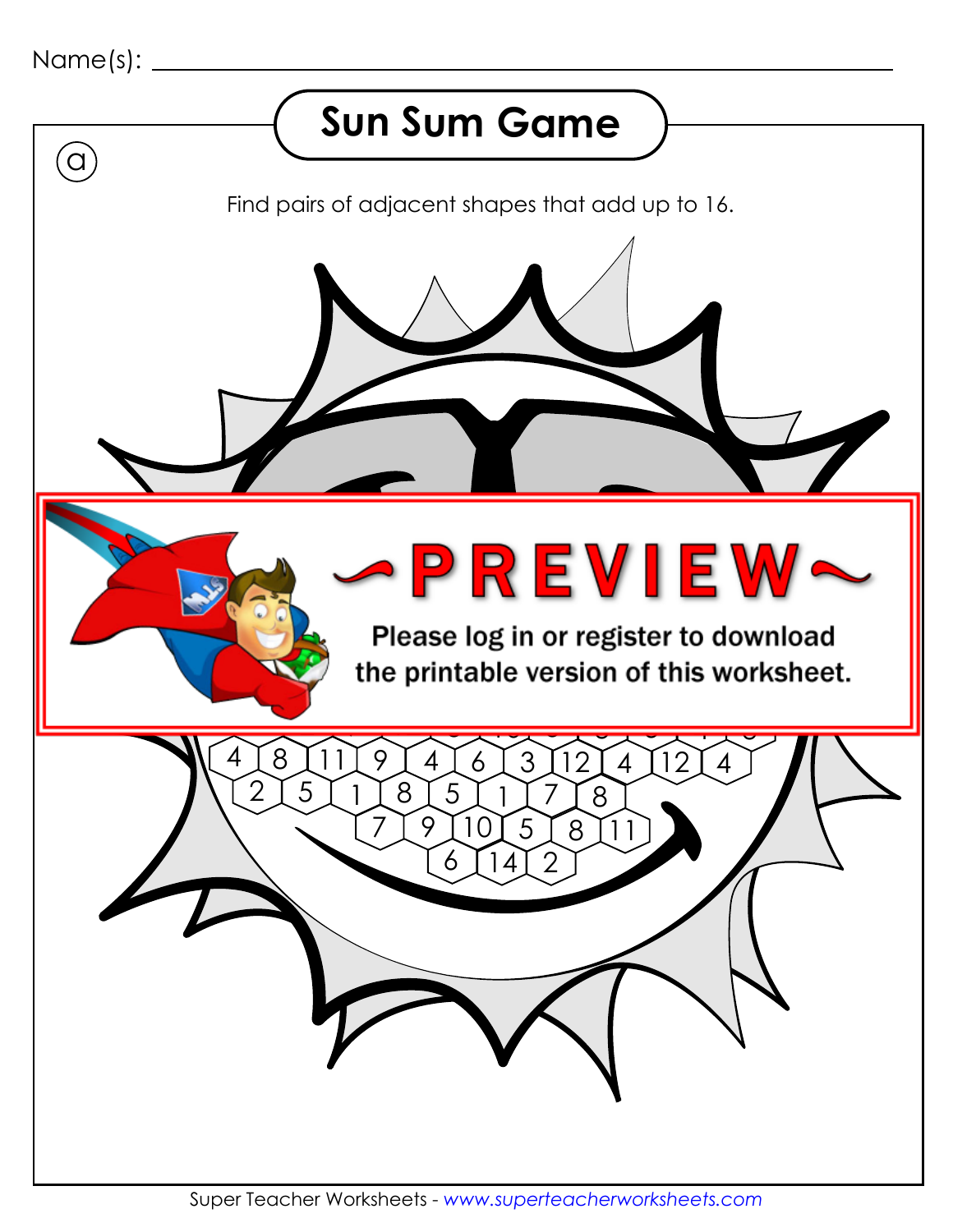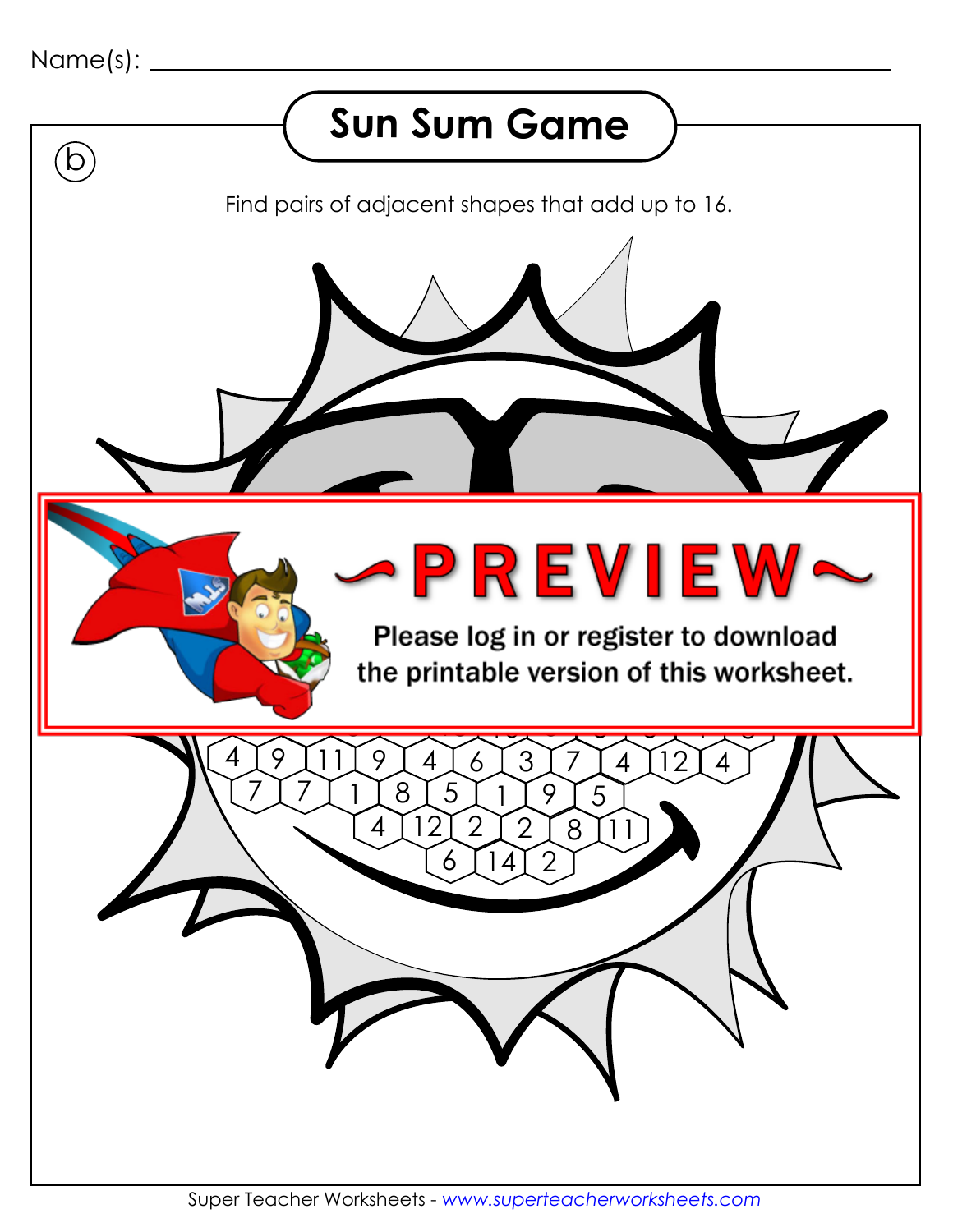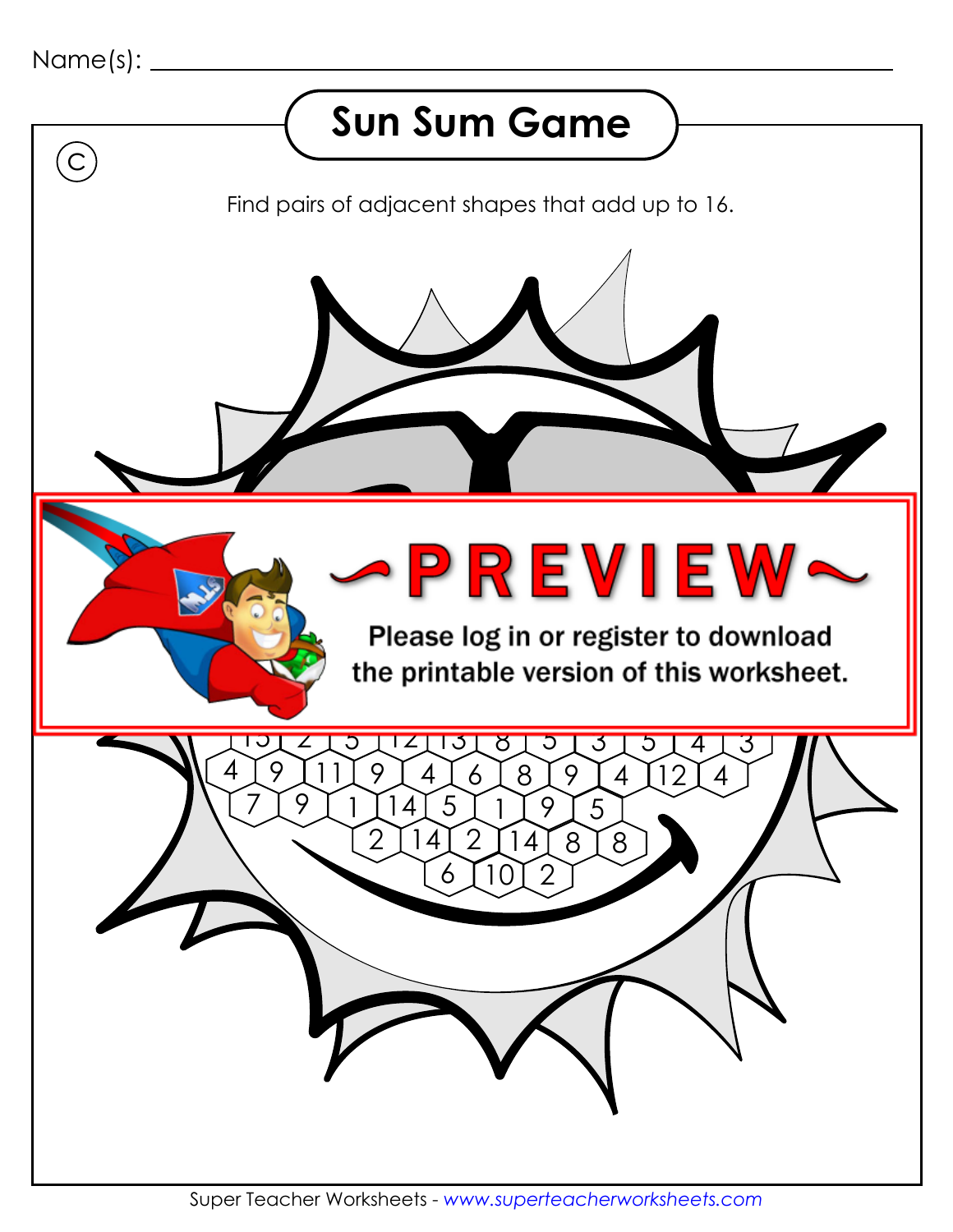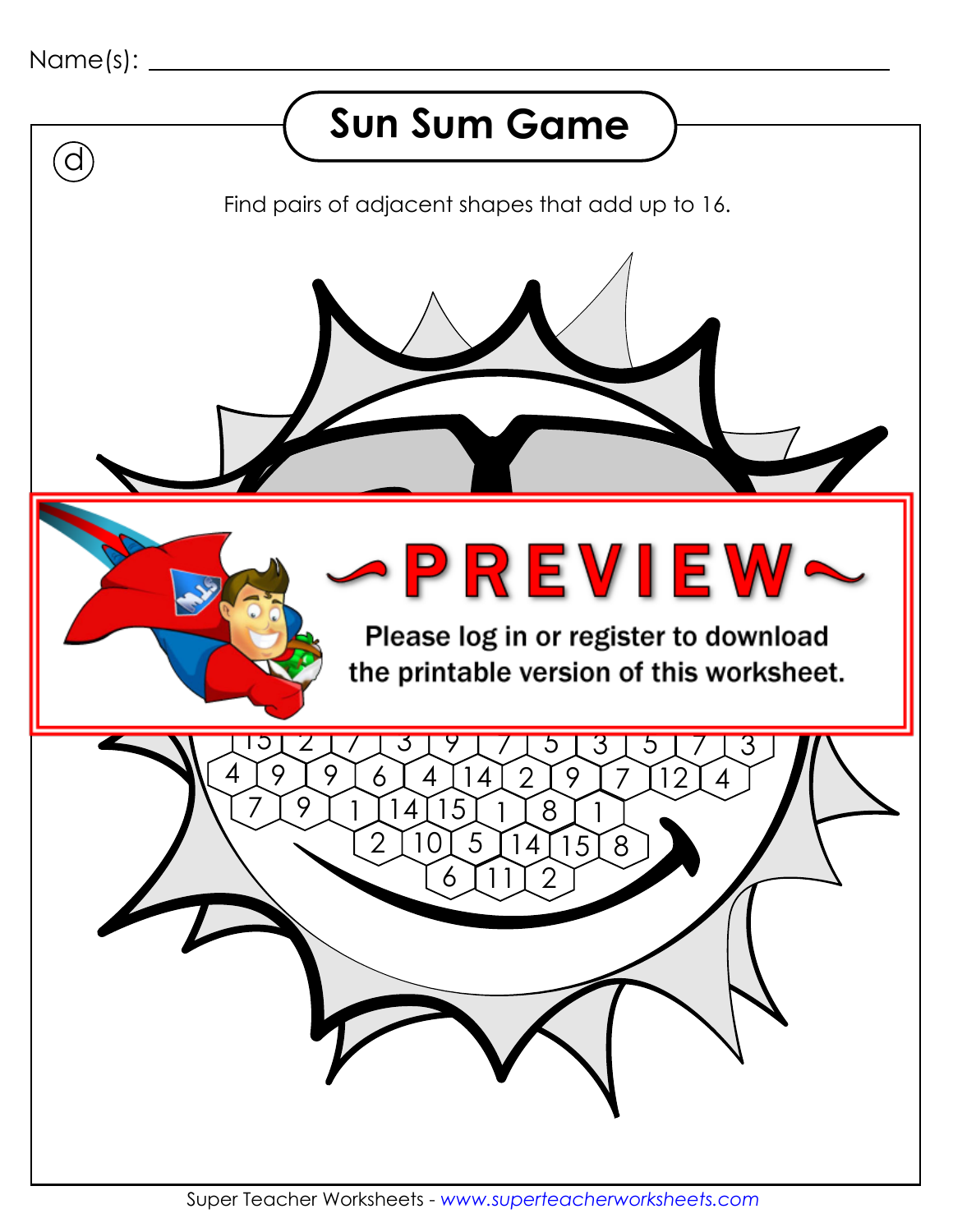## **ANSWER KEY**